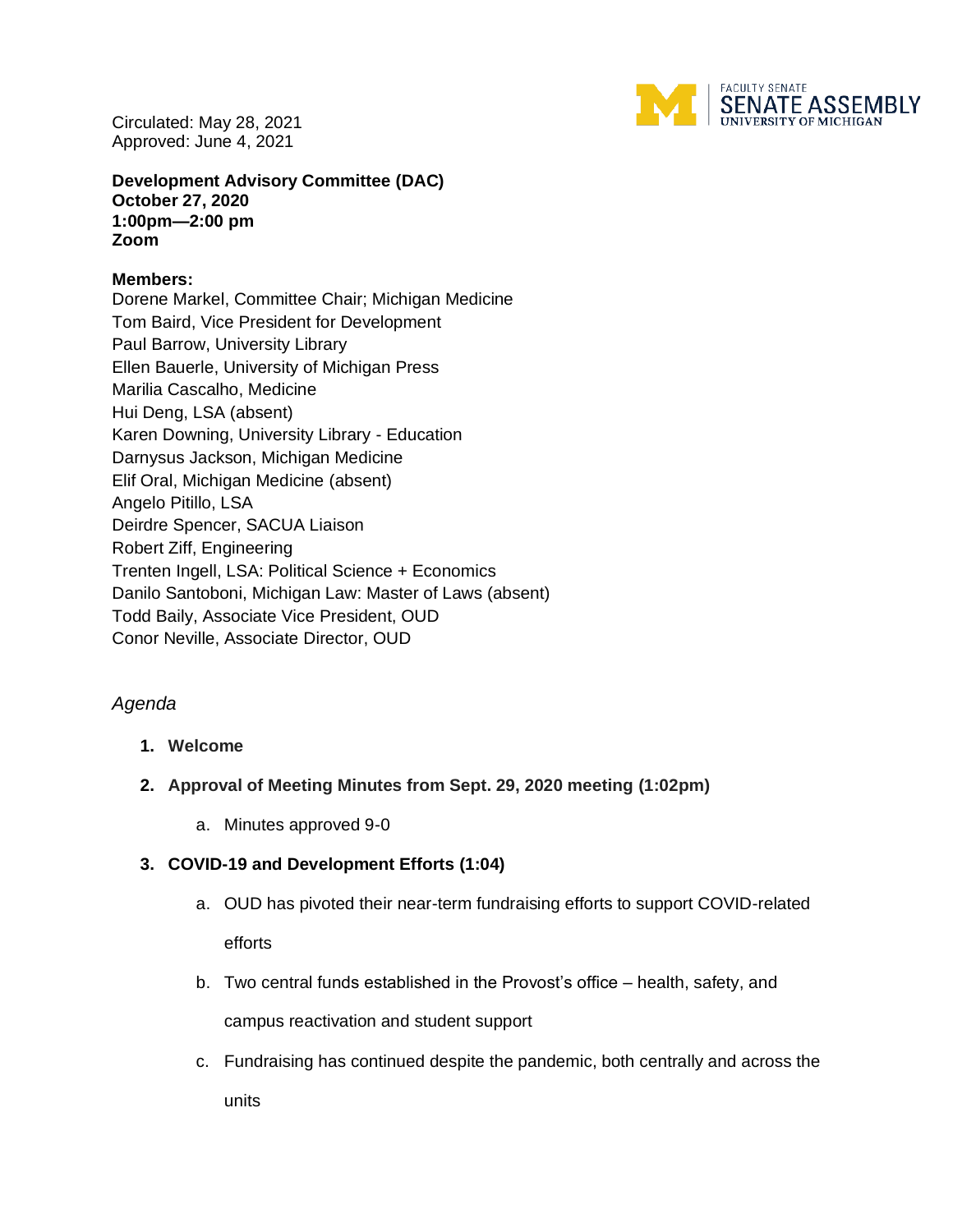- d. We've increased communication in development, particularly to support colleagues and partners in the units, and a digital campaign launched over the summer generated a significant amount of new donors
- e. Units have focused heavily on student support and emergency support in particular as an area of increased need
- f. Currently reappraising how impact the health and safety fundraising efforts will be given the stay-home order for undergraduates
- g. OUD has also, in conjunction with units, offered a number of virtual experiences for donors and prospects, including a 9 lecture series that has attracted over 4,000 attendees
- h. Question: Is there science-related work being done in the COVID-19 space? We have stood up a central fund, and significant work is being done in individual schools, colleges, and units

# **4. Development at Michigan Medicine (Guest: Eric Barritt, Associate Vice President and Chief Development Officer, Michigan Medicine)**

- a. There have been a number of updates from Michigan Medicine, including a seminar on drug repurposing and COVID research, the most recent of which had over 11k views
- b. Overview of Michigan Medicine development to transform medicine through boundless philanthropy, 120 people
- c. Vast majority of philanthropy comes from grateful patients, not alumni
- d. Research, education, and patient care are the three main areas
- e. Like other SCUs, MiMed operates in major and annual giving spaces transformational gifts all the way down to annual gifts, funding various priorities
- f. MiMed raised nearly \$75M in FY20 post-pandemic, including \$2 million for COVID-19 response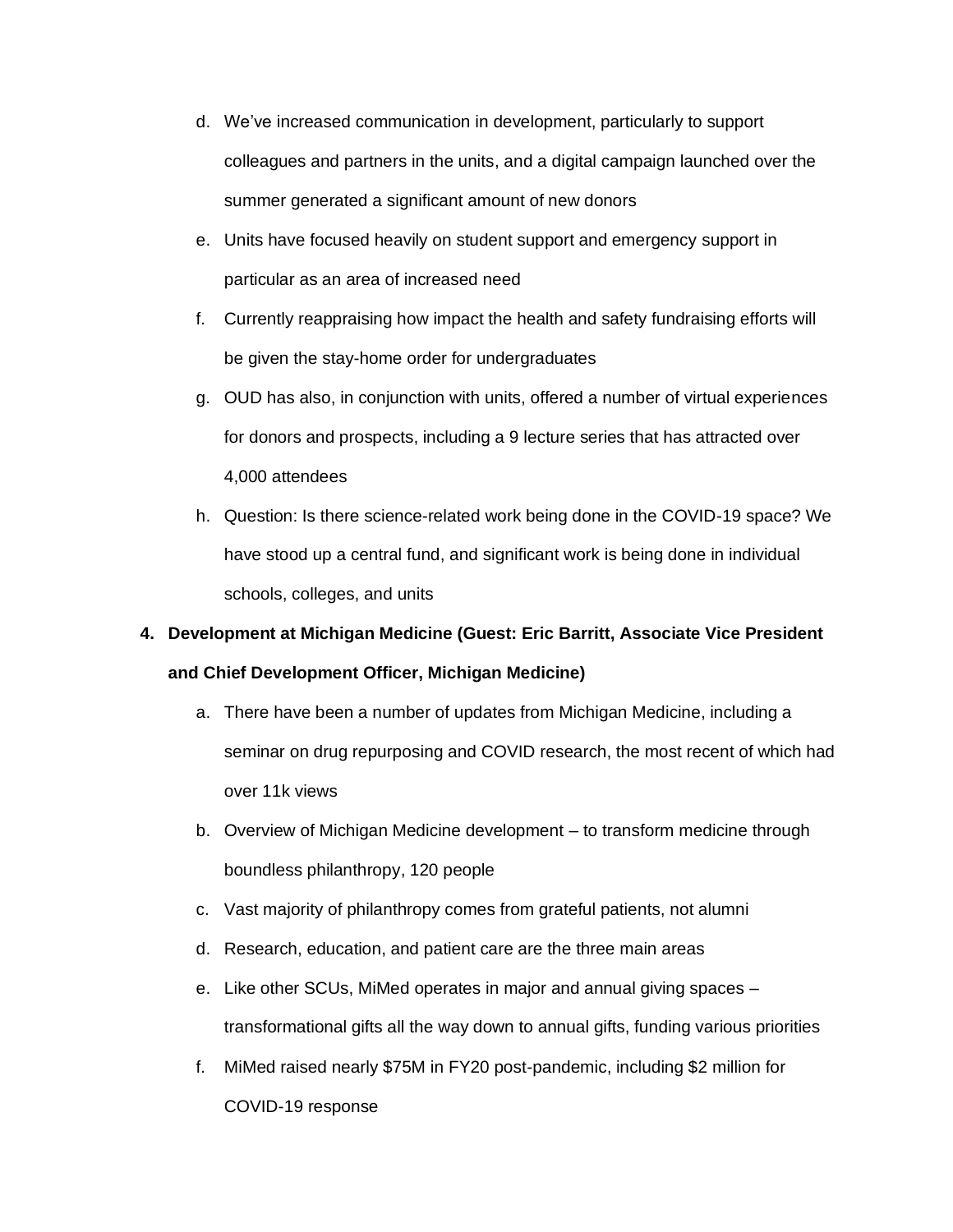- g. In the campaign, the majority of dollars for MiMed went to research \$784 million of the nearly \$1.5 billion campaign total
- h. New focus area is facilities proposed patient tower
- i. Philanthropy will be more important in a post-pandemic world
- j. Question: how we can involve donors in moving work from pre-clinical to clinical stage? Who are the people who can help move the needle in this space?
	- i. MiMed staffing is done by department, center, and institute—each has their own development liaison
	- ii. Gifts like the Frankel Innovation gift are helping to move forward new and interesting medical developments,
	- iii. Other non-philanthropic work like Deerfield Pharma and OTT is helping to move things like therapeutics forward and do further work in the drug discovery space
	- iv. With over 3,000 faculty members, we have to rely on department chairs to move information forward
	- v. Always thinking of how to support basic science, but often giving is for disease areas from grateful patients
	- vi. Need to remember that development does not set priorities, just follows leadership's goals

#### **5. Questions and Discussion**

- a. Did any member's units have successes during the pandemic? Any issues that we should have addressed?
- b. Library is having their first ever donor event this week "In Their Own Voices" discussing how people are coping with COVID and working around the limitations of collections in a pandemic